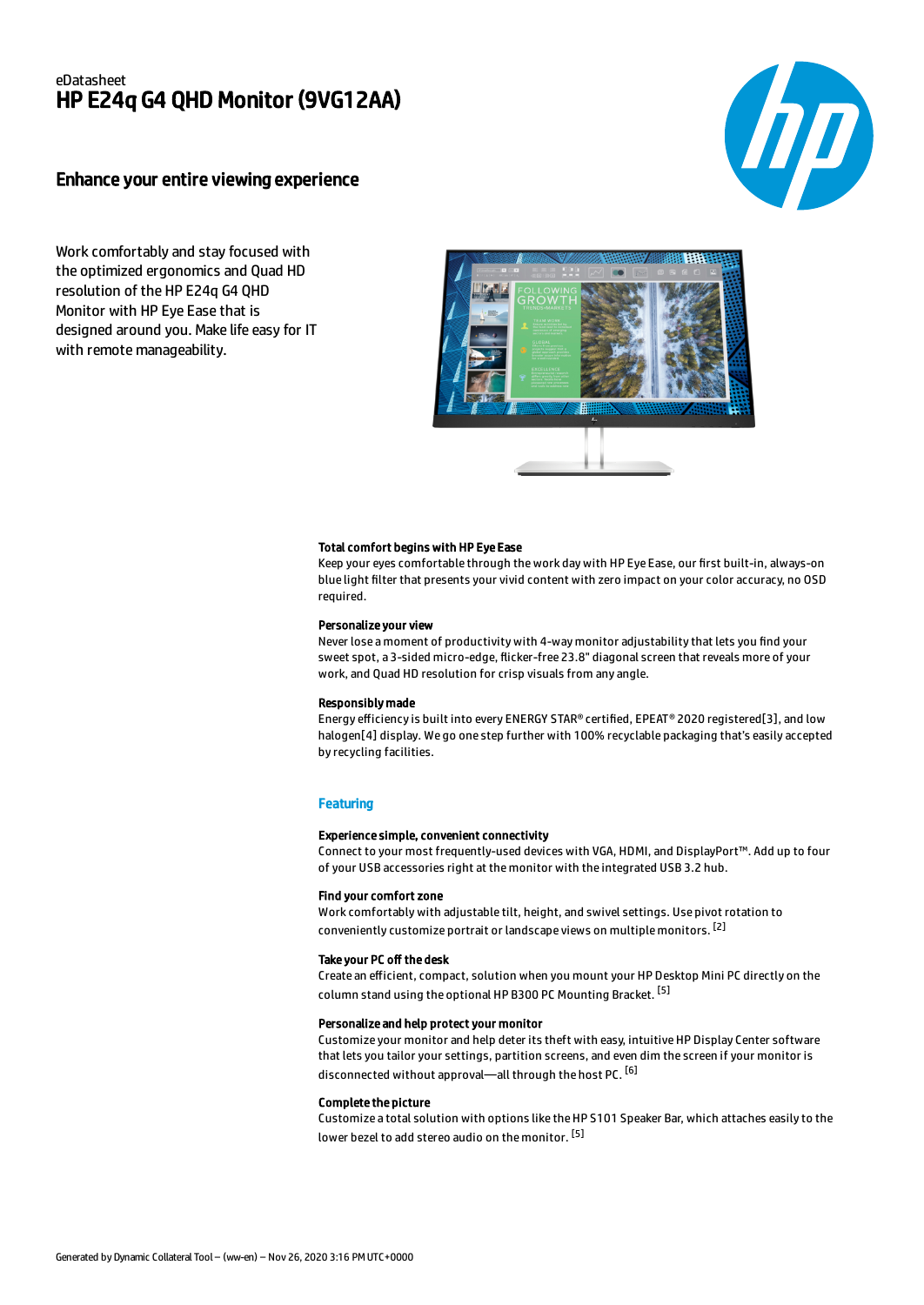# Specifications

| Display size (diagonal)                                   | 23.8"                                                                                                                                                                                                                                                                                                                                                                                                                                                              |
|-----------------------------------------------------------|--------------------------------------------------------------------------------------------------------------------------------------------------------------------------------------------------------------------------------------------------------------------------------------------------------------------------------------------------------------------------------------------------------------------------------------------------------------------|
| <b>Panel technology</b>                                   | <b>IPS</b>                                                                                                                                                                                                                                                                                                                                                                                                                                                         |
| Display size (diagonal)                                   | 68.6 cm (27")                                                                                                                                                                                                                                                                                                                                                                                                                                                      |
| <b>Aspect ratio</b>                                       | 16:9                                                                                                                                                                                                                                                                                                                                                                                                                                                               |
| <b>Native resolution</b>                                  | QHD (2560 x 1440) <sup>[1]</sup>                                                                                                                                                                                                                                                                                                                                                                                                                                   |
| <b>Resolutions supported</b>                              | 1024 x 768; 1280 x 1024; 1280 x 720; 1280 x 800; 1440 x 900; 1600 x 1200; 1600 x 900; 1680 x 1050; 1920 x 1080;<br>1920 x 1200; 2560 x 1440; 640 x 480; 720 x 400; 800 x 600                                                                                                                                                                                                                                                                                       |
| <b>Pixel pitch</b>                                        | 0.205 mm                                                                                                                                                                                                                                                                                                                                                                                                                                                           |
| <b>Brightness</b>                                         | 250 nits <sup>[1]</sup>                                                                                                                                                                                                                                                                                                                                                                                                                                            |
| <b>Contrast ratio</b>                                     | 1000:1                                                                                                                                                                                                                                                                                                                                                                                                                                                             |
| <b>Response time (typical)</b>                            | 5ms GtG (with overdrive)[1]                                                                                                                                                                                                                                                                                                                                                                                                                                        |
| Minimum dimensions ( $W \times D \times H$ )              | 53.94 x 4.7 x 32.33 cm<br>(Without stand.)                                                                                                                                                                                                                                                                                                                                                                                                                         |
| Minimum dimensions ( $W \times D \times H$ )              | 21.24 x 1.85 x 12.73 in<br>(Without stand.)                                                                                                                                                                                                                                                                                                                                                                                                                        |
| Dimensions With Stand (W x D x H) 53.94 x 20.7 x 49.49 cm |                                                                                                                                                                                                                                                                                                                                                                                                                                                                    |
| Weight                                                    | 5.7 kg<br>(With stand.)                                                                                                                                                                                                                                                                                                                                                                                                                                            |
| Weight                                                    | 12.6 lb<br>(With stand.)                                                                                                                                                                                                                                                                                                                                                                                                                                           |
| <b>Display features</b>                                   | On-screen controls; Low blue light mode; Anti-glare                                                                                                                                                                                                                                                                                                                                                                                                                |
| Display Input Type                                        | 1 VGA; 1 USB Type-B; 1 HDMI 1.4; 1 DisplayPort™ 1.2; 4 USB-A 3.2 Gen 1                                                                                                                                                                                                                                                                                                                                                                                             |
| <b>Onscreen controls</b>                                  | Brightness; Exit; Information; Management; Power control; Input control; Menu control; Image; Color                                                                                                                                                                                                                                                                                                                                                                |
| Display scan frequency<br>(horizontal)                    | 30-90 KHz                                                                                                                                                                                                                                                                                                                                                                                                                                                          |
| Display scan frequency (vertical)                         | 50-60 Hz                                                                                                                                                                                                                                                                                                                                                                                                                                                           |
| Webcam                                                    | No integrated camera                                                                                                                                                                                                                                                                                                                                                                                                                                               |
| Power                                                     | Input voltage 100 to 240 VAC                                                                                                                                                                                                                                                                                                                                                                                                                                       |
| <b>Power consumption</b>                                  | 50 W (maximum), 24 W (typical), 0.5 W (standby)                                                                                                                                                                                                                                                                                                                                                                                                                    |
| <b>Operating temperature range</b>                        | 5 to 35°C                                                                                                                                                                                                                                                                                                                                                                                                                                                          |
| <b>Operating humidity range</b>                           | 20 to 80% non-condensing                                                                                                                                                                                                                                                                                                                                                                                                                                           |
| <b>Certifications and compliances</b>                     | BIS; BSMI; CB; CCC; CE; CECP; CEL; EAC; ENERGY STAR®; FCC; ISO 9241-307; KC/KCC; NOM; PSB; SEPA; TCO Certified;<br>TCO Certified Edge; TUV LBL; TUV-S; VCCI; WEEE; ISC; California Energy Commission (CEC); WW application; ICE;<br><b>TGM</b>                                                                                                                                                                                                                     |
| <b>Physical security</b>                                  | Security lock-ready <sup>[2]</sup>                                                                                                                                                                                                                                                                                                                                                                                                                                 |
| <b>UPC number</b>                                         | (A2K) 194850811951; (A2N) 194850080449; (AB0) 194850811937; (AB1) 194850811975; (AB2) 194850812002;<br>(AB4) 194850811944; (ABA) 194850293818; (ABB) 194850080371; (ABG) 194850811999; (ABM) 194850293825;<br>(ABT) 194850080395; (ABU) 194850080388; (ABV) 194850080432; (ABY) 194850080425; (AC4) 194850293832;<br>(AC8) 194850293849; (ACJ) 194850811982; (ACQ) 194850080418; (AKL) 194850812026; (AR6) 194850811968;<br>(UUF) 194850812019; (UUZ) 194850080401 |
| What's in the box                                         | Monitor; DisplayPort™ 1.2 cable; HDMI cable; USB cable; Warranty card; Product notice; AC power cable                                                                                                                                                                                                                                                                                                                                                              |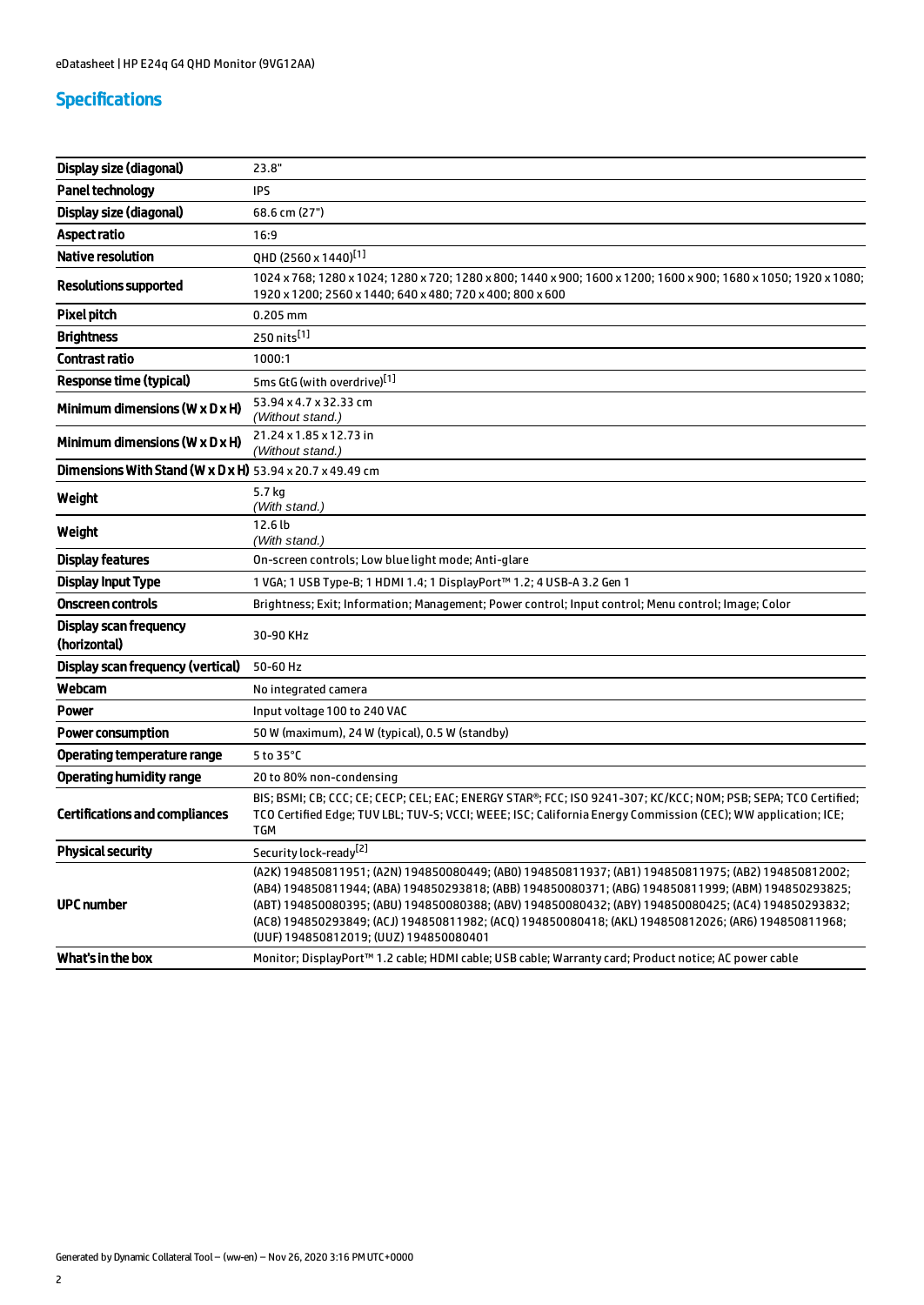# Top Recommended Displays, Accessories and Services

No Top Recommended Displays, Accessories and Services